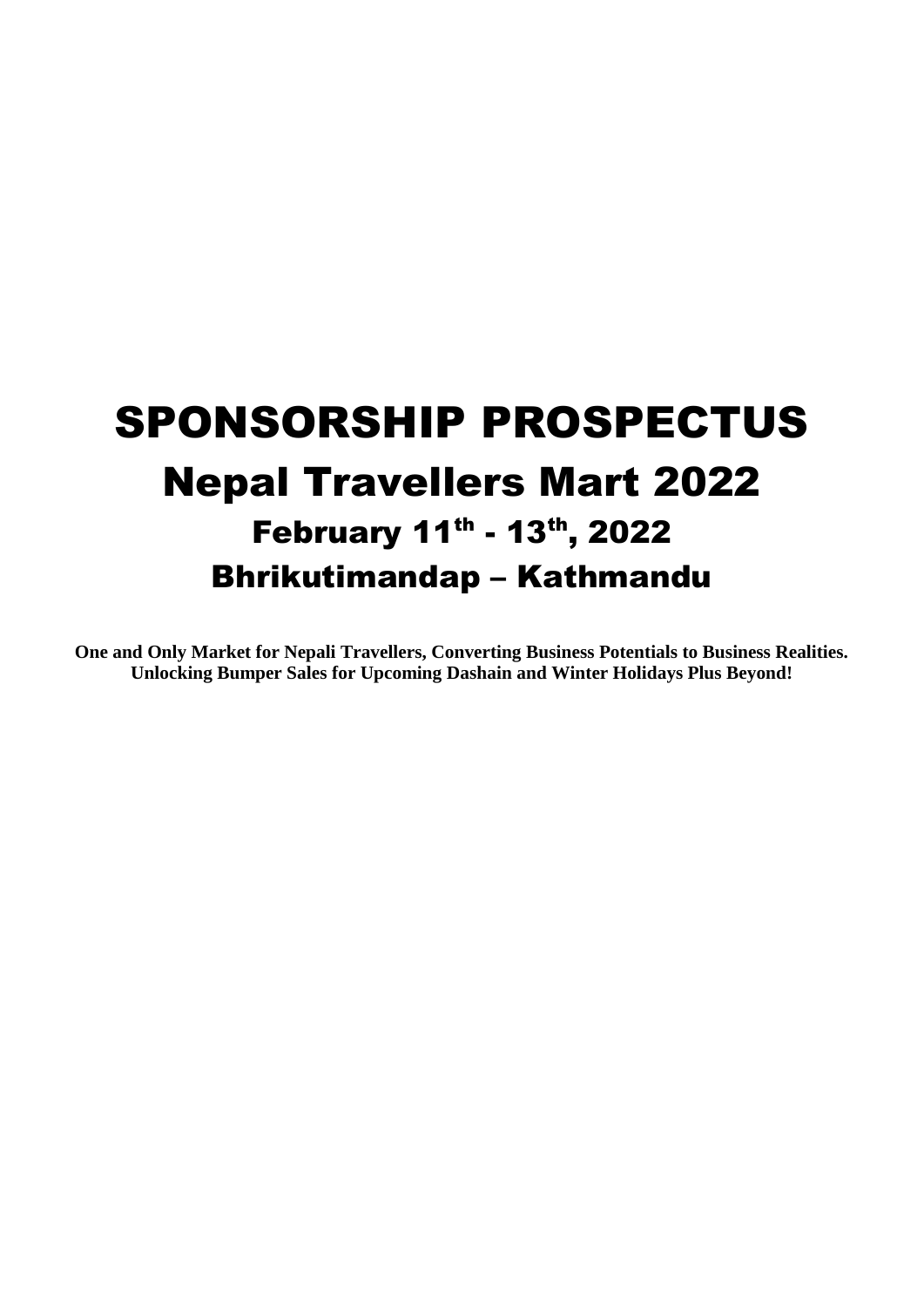# **EVENT OVERVIEW**

**Nepali tourists and travellers offer a better potential to Nepal's tourism industry than it is ready to acknowledge or act upon lately. Nepali travellers estimated to be 4- 5 times more than foreign travellers ….. growing faster than foreign travelers! Nepali travellers contribute to 54% percent of Nepal's international air traffic …… make up 65% of yearly tourism revenue! If you cannot trust the statistics, one can feel the overwhelming presence of domestic tourists anywhere you go in Nepal ………….airports & airplanes, bus terminals & coaches, hotels and lodges, bars and restaurants, Lumbini Peace Garden, Bungy Jump line, trekking, rafting, para-gliding, mountain biking and motor-biking. Likewise, one can spot Nepalese travelling to every part of the world …. from the temples of India, beaches of Bali, shopping in Thailand to American theme parks!** 

**Nepal as a tourism market has been neglected or forgotten for a very long time. Tourism infrastructure such as airports, aircrafts, roads and other facilities have always been planned and developed keeping the foreign tourists and travellers in mind. It is time the Nepal's tourism industry stop taking Nepalese for granted and start offering holidays and hospitality tailored to Nepalese preferences. It is time to knock on the doors of Nepali homes and businesses expand Nepalese Tourism Sector. Nepal Travellers Mart 2022 will be a good starting point to market and cater to no-longer obscure Nepalese traveller.** 

**Exhibit at NTM 2022 to meet 50,000 Nepalese and expatriates actively looking for destinations, holidays, leisure activities, hotels and air/coach tickets for the coming Dashain and winter holidays. Dashain holidays and the school winter break during December-January is the peak season for the Nepalese holiday-makers.** 

**The NTM 2022 is expected to host about 200 exhibitors, 7 Pradhesh Pavilions and a one-of-a-kind Tourism Poster Show. The Mart is also expected to feature 8 interactive live events and cultural attractions to engage and entertain Nepalese travel enthusiasts and business buyers. While the event is primarily a consumer event, travel buyers from Nepal and the region are expected to visit in significant numbers.** 

**The NTM 2022 clearly defines and demonstrates the power of live marketing. A TV or FM commercial cannot do what an exhibition can do. What an exhibition can do, a print or bill-board ad cannot do. The exhibition is a rare event that gives you far more possibilities that even a door-to door sales call. For these compelling reasons, NTM 2020 looks forward to your participation and visit soon!** 

# **VISITORS PROFILE**

**Nepali Holiday-Makers and Travellers, Regional Travel Agents (India, China, Bangladesh, Thailand, Myanmar, Malaysia, Singapore), Tour Operators, Travel Agents, Nepalese Tourists and Travelers, Corporate and Institutional Travel Managers, Event Managers, School Tour Mangers, Tour Guides, Trekking Guides** 

# **EXHIBITORS PROFILE**

**Travel Destinations, Pradesh Tourism Authorities, Hotels, Resorts, Tea-Houses, Home-Stays, Spa & Wellness Centers, Restaurants and Bars, Cafes And Pubs, Pilgrimage Sites, Heritage Sites, National Parks, Theme Parks, Travel Agents, Tour Operators, Trekking Agencies, Rafting Agencies, Jungle Safari And Expedition Operators, Overland Motor-cycles Mountain Biking Operators, Extreme Sports Operators, Paragliding Operators, Zip-Wire Operators, Coach & Car Hire, Outdoor Adventure Gear and Sports, Mountain Bikes, Overland Vehicles.**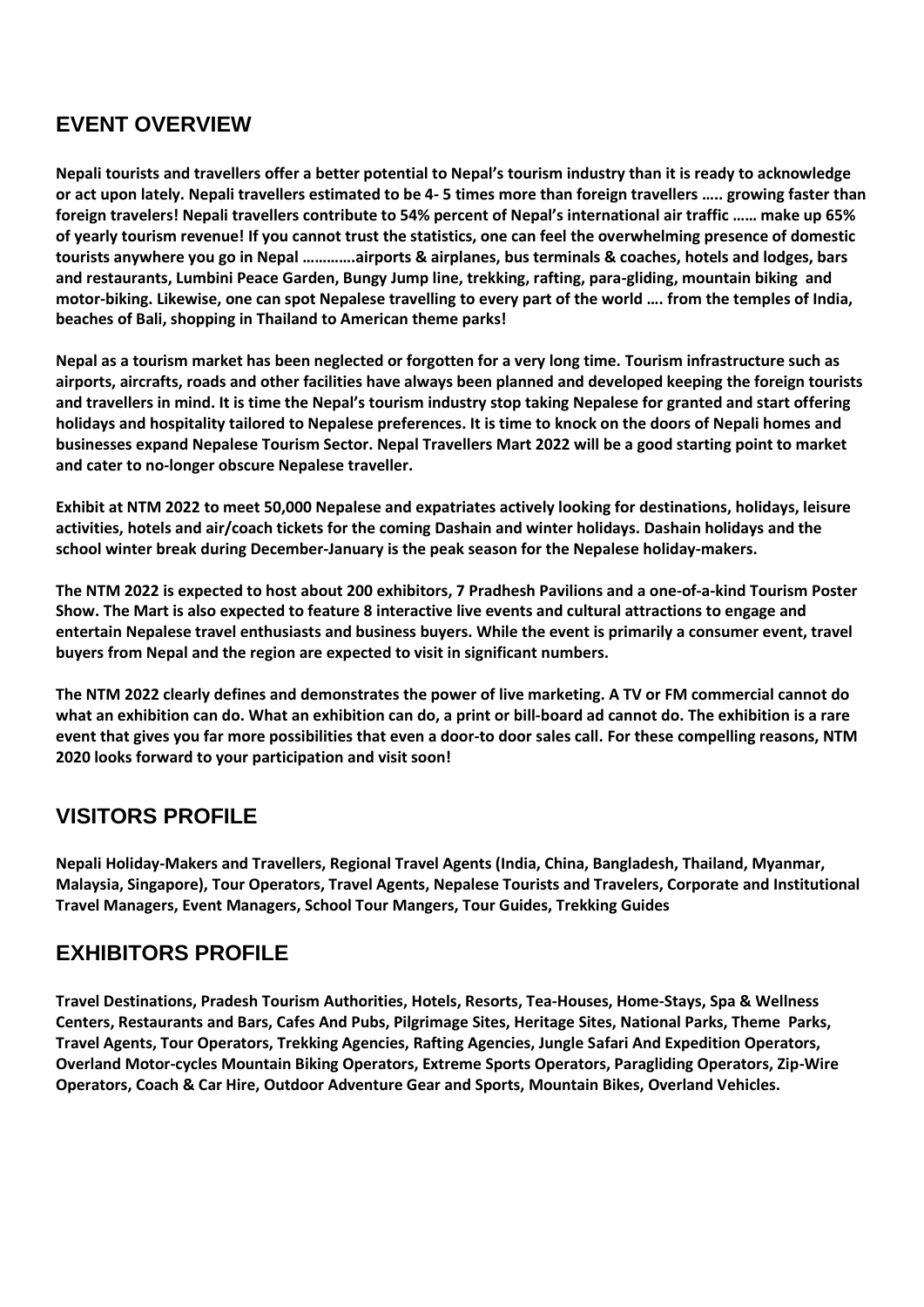## **SPECIAL EVENTS**

**About 8 live special events are planned during the three days of NTM 2022 to not only attract the visitors but also enliven the atmosphere of the visitors.** 

**Pradesh Pavilions Tourism Poster Show Outdoor Cuisine Show Travel Film Festival Accord Film Festival Accord Film Festival Accord Film Festival Accord Film Festival Accord Film Festival Accord Film Festival Accord Film Festival Accord Film Festival Accord Film Children Zip-wire Trials Travel Selfie Contest**  Adventure Sports Workshops **Travel Guff Hour Travel Guff Hour** 

**Rock-climbing Trials Travel Instagram Challenge** 

## **VISITOR PROMOTION STRATEGY AND CAMPAIGN**

**Nothing will be left to hopes or chances or the weather ……. all that can be done, will be done to ensure that the maximum number of Nepali travellers and travel professionals visit the exhibition. The advertising and promotions package include print media advertisements, TV and electronic media, internet and social media, email campaign, bulk SMS and a robust public relations program.** 

- **General Print Media: All major Daily/Weekly News Media Advertisements, TV Live**
- **Travel & Tourism Trade Print Media Advertisements**
- **Electronic Media: TV LiveCoverage, Cable TV Scrollers**
- **Direct Marketing: Invitation Delivery (15,000), Email Campaign (30,000), SMS Messages (20,000)**
- **Media PR: Media Editorial Coverage: press releases, press conferences, media interviews**
- **PR Program: Opening Ceremony, Special Preview Mocktail Reception, 8 On-site Special Events**
- **Internet Marketing: Google Banners, Website Banners (eKantipur, Online Khabar, Bizmandu, Setopati, TimroHamro, Furshad)**
- **Outdoor Advertisements: Bill-boards and Posters**

# **WHY SPONSOR NEPAL TRAVELLERS MART**

## **1. Branding:**

**You get a chance to associate with and event that is close to your product and niche consumer. The positive impression will last beyond the 3 days of the Mart. Catch the media attention and gain effective exposure in the media due to the strong content of our advertisements.**

## **2. Public Relations:**

**Sponsorship is not looked upon as hard sell like advertising. It creates a positive ethical corporate image as a product that cares for the community. It assures the consumers that the company gives something back to its consumers as a do-gooder.**

## **3. Live Marketing and Sales:**

**Take full advantage of an exhibition platform which allows you creative face-to-face interaction with your consumers and increase your sales. Given the exhibition environment, interact with your consumers when at a time they are ready to meet you, willing to listen to you and capable of buying your services.**

## **4. Market Research:**

**The Mart will give a chance to get the feel of your consumers …………… understand their psyche and what turns them on. A live information feedback that no marketing cook-book or reports will give you. Face-to-face moments with your consumers or competitors will give you insights that no marketing data will give you. A rare chance to sharpen your marketing and sales instincts which tend to be far more effective tool than marketing strategies and schemes.**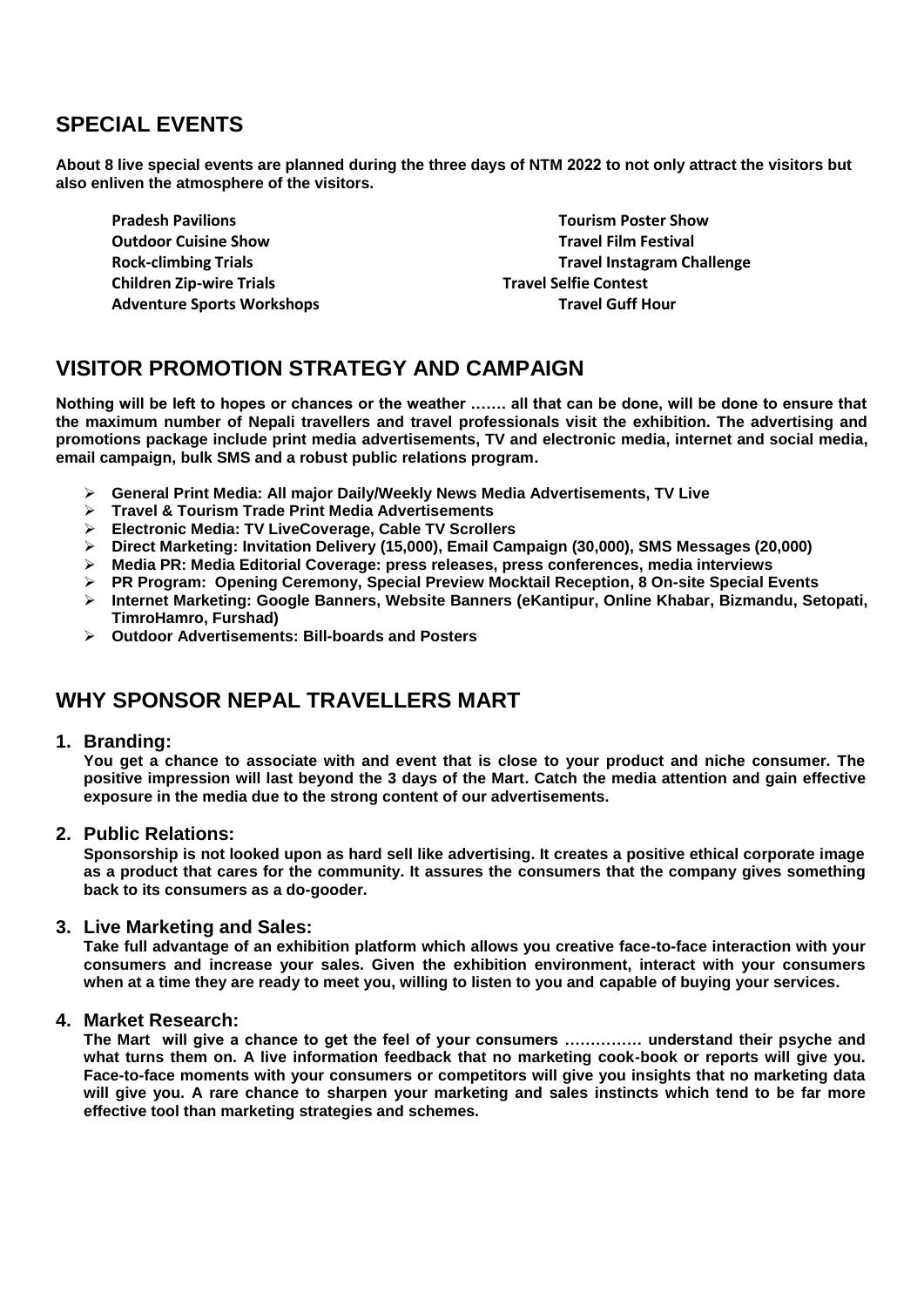# **CONSIDERING SPECIFIC SPONSORSHIPS**

**NTM 2022 offers a variety of following sponsorship packages to suit your objectives and budget.** 

| <b>Sponsorships</b> | <b>Fees</b>    | <b>No. of Sponsors</b> |
|---------------------|----------------|------------------------|
| <b>Event Title</b>  | NRs. 15,00,000 |                        |
| <b>Platinum</b>     | NRs. 5,00,000  |                        |
| <b>Diamond</b>      | NRs. 3,00,000  |                        |
| Gold                | NRs. 2,00,000  |                        |
| <b>Silver</b>       | NRs. 1,00,000  |                        |

## **SPONSORHIP MILEAGE**

**Event Title:** 

- **Shall carry company logo as the Title Sponsor preceding the name of the Nepal Travellers Mart 2021 in all the advertisements, signage and promotional materials to be printed.**
- **Allow 2 bill-boards left and right of entrance and 10 company banners in the BhrikutiMandapGarden wall venue for all days.**
- **Shall provide a complimentary space of 54 sq. m to use as a corporate stand to promote products and services.**

### **Platinum:**

- **Shall carry company logo as Platinum Sponsor in all the advertisements, signage and promotional materials to be printed.**
- **Allow 1 bill-board and 10 company banners on the BhrikutiMandapGarden wall for all days.**
- **Shall provide a complimentary space of 36 sq. m to use as a kiosk to promote the products and its services.**

### **Diamond:**

- **Shall carry company logo as Diamond Sponsor in all the advertisements, signage and promotional materials to be printed.**
- **Allow 1 bill-board and 5 company banners in the BhrikutiMandap Garden wall for all days.**
- **Shall provide a complimentary space of 27 sq. m to use as a kiosk to promote the products and its services.**

#### **Gold:**

- **Shall carry company logo as Gold Sponsor in all the advertisements, signage and promotional materials to be printed.**
- **Allow 5 company banners in the BhrikutiMandap Garden wall for all days.**
- **Shall provide a complimentary space of 18 sq. m to use as a kiosk to promote the products and its services.**

### **Silver:**

- **Shall carry company logo as Silver Sponsor in all the advertisements, signage and promotional materials to be printed.**
- **Allow 3 company banners in the BhrikutiMandap Garden wall for all days.**
- **Shall provide a complimentary space of 9 sq. m to use as a kiosk to promote the products and its services.**